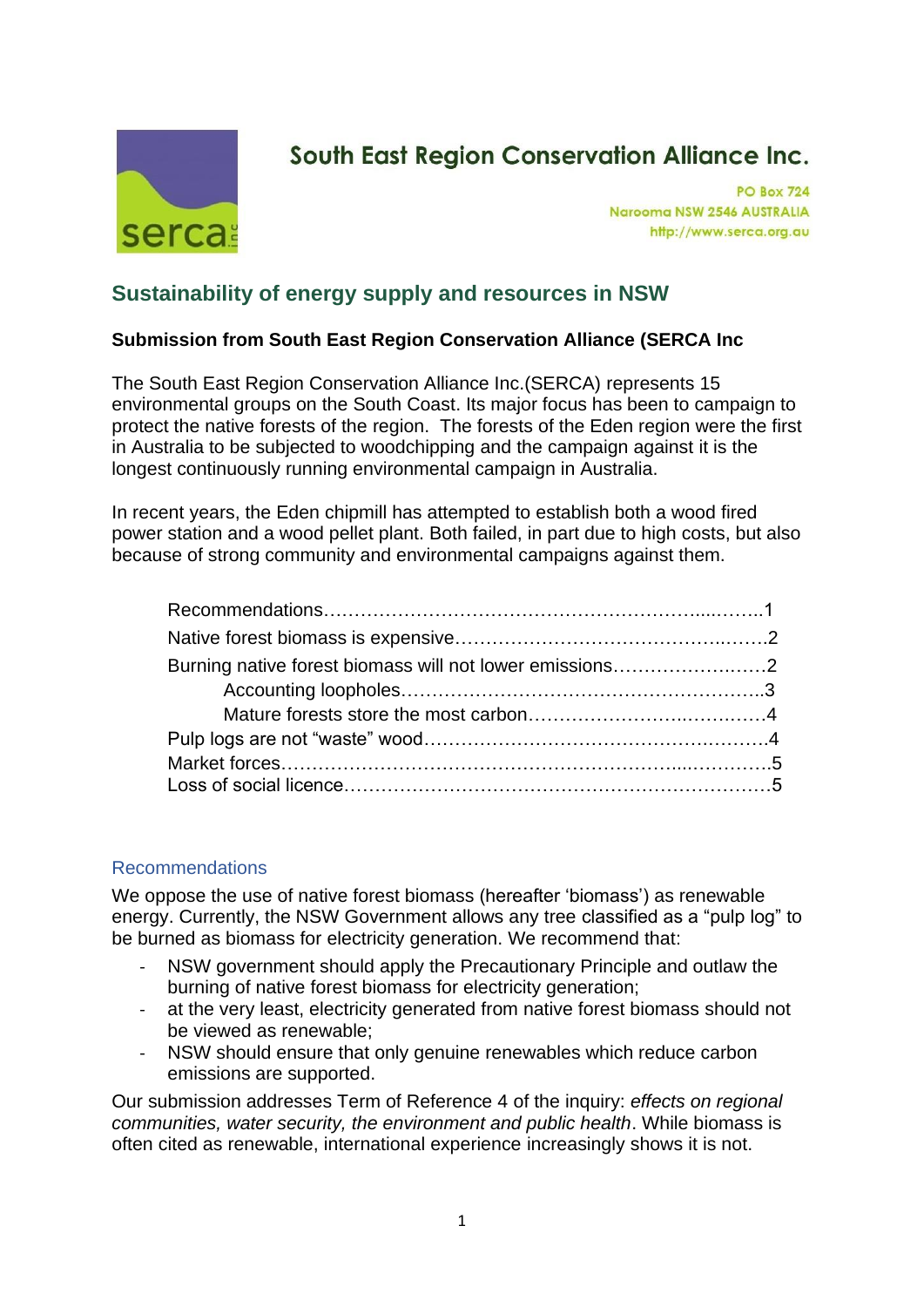Biomass derived from native forests has in fact been shown to drive deforestation, produce emissions that are greater than those of coal and jeopardise human health.

## Native forest biomass is expensive

The experience of the Eden chipmill demonstrates that the use of native forest wood biomass is uneconomic without large subsidies from State and federal taxpayers.

Indeed, data from the CSIRO and the Australian Energy Market Operator (AEMO)<sup>1</sup> shows biomass to be the most expensive form of energy generation, even more expensive than nuclear.



Notes: Ranges are primarily based on differences in carbon prices, capital costs, fuel costs and capacity factors (see Apx Table B.2 in Appendix B). PHES is pumped hydro energy storage; CCS is carbon capture and storage; SMR is small scale modular reactor. The gas peaking technology is an open cycle turbine, other flexible gas refers to a combined cycle gas turbine. Flexible coal refers to a supercritical pulverised fuel plant.

As the above chart shows, native forest biomass is the most expensive fuel for generating electricity.

### Burning native forest biomass will not lower emissions

An important new peer reviewed paper entitled "Serious mismatches continue between science and policy in forest bioenergy"<sup>2</sup> clearly outlines why forest biomass used for energy is not carbon neutral and should not be classified as renewable. It concludes that use of forest biomass is having the opposite effect of that intended: increasing atmospheric carbon rather than decreasing it.

It points out that the Paris Agreement now requires efforts to constrain global warming to 1.5C and that burning forest biomass at large scale is not helping to achieve that. It calls for revision of the UNFCCC accounting system including the classification of biomass as zero in the energy sector.

It also explains that the problem is not confined to Europe but is spreading worldwide, especially to Japan and South Korea.

<sup>1</sup> Source:<https://publications.csiro.au/rpr/pub?pid=csiro:EP189502>

<sup>&</sup>lt;sup>2</sup> Global Change Biology - Bioenergy.<https://onlinelibrary.wiley.com/doi/10.1111/gcbb.12643>

[<sup>&</sup>lt;https://onlinelibrary.wiley.com/doi/10.1111/gcbb.12643>](https://onlinelibrary.wiley.com/doi/10.1111/gcbb.12643)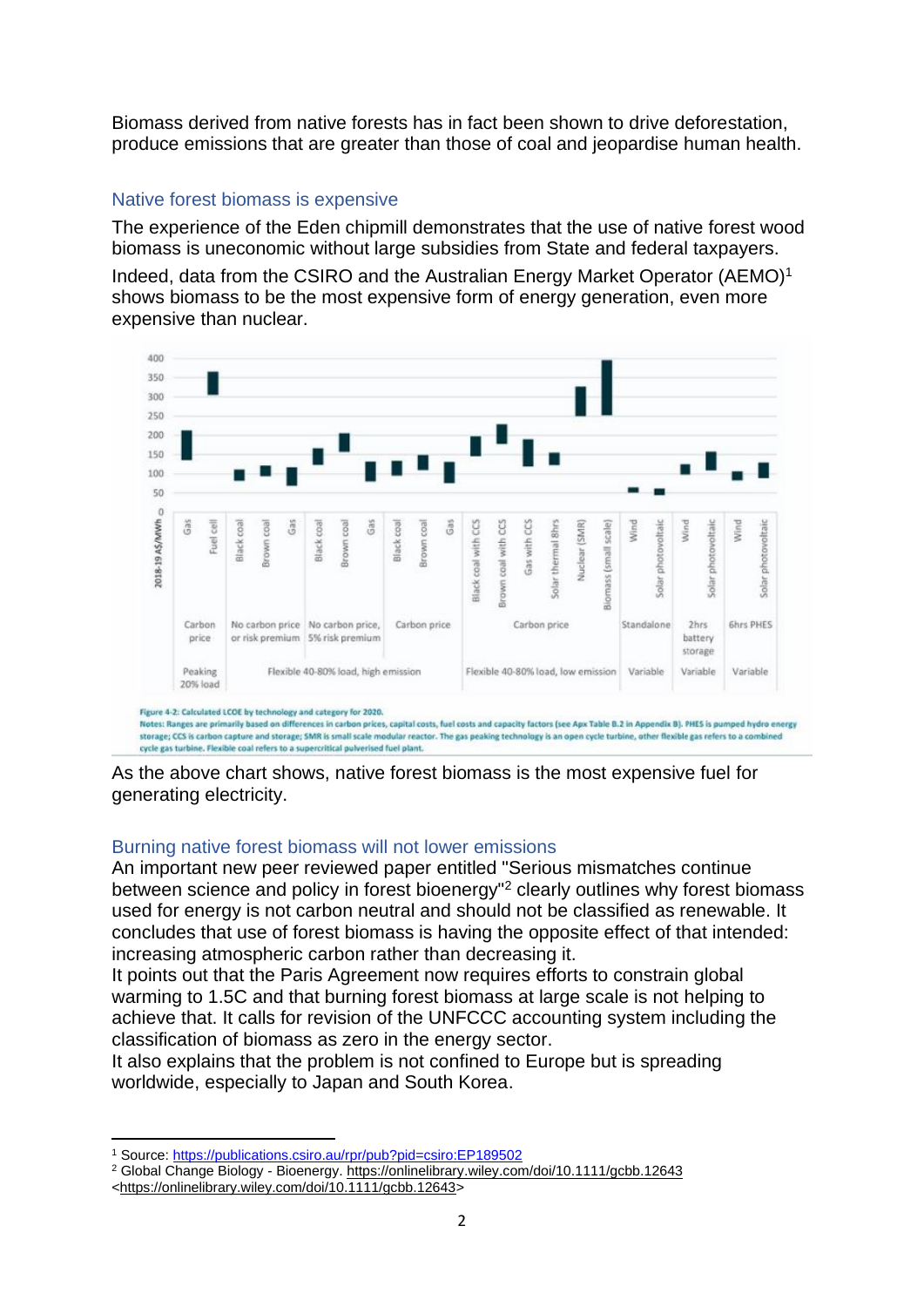In much of the northern hemisphere, the use of native forest biomass has become a driver for deforestation<sup>3</sup>—including in some protected areas<sup>4</sup>—under the assumption that biomass reduces carbon emissions. In fact, this is not the case and carbon emissions from biomass have been shown to be greater than those from coal<sup>5</sup>.

The rush to biomass has led to 800 scientists writing to the European Union expressing concern about the climatic and biological impacts of biomass<sup>6</sup>—including a former Chief Scientific Advisor to the UK government<sup>7</sup>. Australia risks making the same policy errors.

#### Accounting loopholes

Biomass has become viewed as a 'renewable' energy due to an accounting loophole<sup>8</sup>: the Intergovernmental Panel on Climate Change (which has stated that "combustion of biomass generates gross greenhouse gas emissions roughly equivalent to the combustion of fossil fuels"<sup>7</sup> ) advised that biomass emissions be counted in the land sector, and emissions from the point of combustion be zero.

Although intended to avoid double counting of emissions, in fact it has resulted in a significant underestimate of the emissions from biomass because the emissions in the land sector are often not accounted for at all, particularly when logging occurs in one jurisdiction and combustion in another—as is occurring now as North American forests are felled for combustion in the European Union.

This has led to a group of plaintiffs filing a lawsuit against the European Union in March 2019 challenging the legality of biomass as a renewable energy<sup>9</sup>.

#### Mature forests store the most carbon

Mature Australian temperate eucalypt forests are particularly carbon-dense<sup>10</sup>. The carbon sequestration potential of allowing Australian temperate eucalypt forests to

<sup>3</sup> Searchinger, T. D. *et al.* Europe's renewable energy directive poised to harm global forests. *Nature Communications* **9**, 3741, doi:10.1038/s41467-018-06175-4 (2018).

<sup>4</sup> BirdLife Europe and Central Asia & Transport & Environment. *The Black Book of Bioenergy*, [<https://www.birdlife.org/europe-and-central-asia/black-book>](https://www.birdlife.org/europe-and-central-asia/black-book) (2016).

<sup>5</sup> Moomaw, W. R. *Climate Policy Brief No. 7: EU bioenergy policies will increase carbon dioxide concentrations*, [<http://ase.tufts.edu/gdae/Pubs/climate/ClimatePolicyBrief7.pdf>](http://ase.tufts.edu/gdae/Pubs/climate/ClimatePolicyBrief7.pdf) (2018).

Sterman, J. D., Siegel, L. & Rooney-Varga, J. N. Does replacing coal with wood lower CO2 emissions? Dynamic lifecycle analysis of wood bioenergy. *Environmental Research Letters* **13**, 015007, doi:10.1088/1748- 9326/aaa512 (2018).

Brack, D. *The impacts of the demand for woody biomass for power and heat on climate and forests*, [<https://www.chathamhouse.org/sites/files/chathamhouse/publications/research/2017-02-23-impacts](https://www.chathamhouse.org/sites/files/chathamhouse/publications/research/2017-02-23-impacts-demand-woody-biomass-climate-forests-brack-final.pdf)[demand-woody-biomass-climate-forests-brack-final.pdf>](https://www.chathamhouse.org/sites/files/chathamhouse/publications/research/2017-02-23-impacts-demand-woody-biomass-climate-forests-brack-final.pdf) (2017).

Fanous, J. & Moomaw, W. R. *Climate Policy Brief No. 8: A critical look at forest bioenergy: exposing a high*  carbon "climate solution", [<http://www.ase.tufts.edu/gdae/Pubs/climate/ClimatePolicyBrief8.pdf>](http://www.ase.tufts.edu/gdae/Pubs/climate/ClimatePolicyBrief8.pdf) (2018).

<sup>6</sup> Beddington, J. e. a. *Letter from scientists to the EU parliament regarding forest biomass*,  $\leq$ https://empowerplants.files.wordpress.com/2018/01/scientist-letter-on-eu-forest-biomass-796[signatories-as-of-january-16-2018.pdf>](https://empowerplants.files.wordpress.com/2018/01/scientist-letter-on-eu-forest-biomass-796-signatories-as-of-january-16-2018.pdf) (2018).

<sup>7</sup> Beddington, J. *Guest post: Bioenergy 'flaw' under EU renewable target could raise emissions*, [<https://www.carbonbrief.org/guest-post-bioenergy-flaw-under-eu-renewable-target-could-raise](https://www.carbonbrief.org/guest-post-bioenergy-flaw-under-eu-renewable-target-could-raise-emissions)[emissions>](https://www.carbonbrief.org/guest-post-bioenergy-flaw-under-eu-renewable-target-could-raise-emissions) (2017).

<sup>8</sup> Searchinger, T. D. *et al.* Fixing a Critical Climate Accounting Error. *Science* **326**, 527 (2009).

<sup>9</sup> Case, E. B. L. *EU Renewable Energy Policy Devastates Forests and Accelerates Climate Change, New*  Lawsuit Claims, [<http://eubiomasscase.org/eu-renewable-energy-policy-devastates-forests-and](http://eubiomasscase.org/eu-renewable-energy-policy-devastates-forests-and-accelerates-climate-change-new-lawsuit-claims/)[accelerates-climate-change-new-lawsuit-claims/>](http://eubiomasscase.org/eu-renewable-energy-policy-devastates-forests-and-accelerates-climate-change-new-lawsuit-claims/) (2019).

<sup>&</sup>lt;sup>10</sup> Keith, H., Mackey, B. G. & Lindenmayer, D. B. Re-evaluation of forest biomass carbon stocks and lessons from the world's most carbon-dense forests. *Proceedings of the National Academy of Sciences* **106**, 11635-11640, doi:10.1073/pnas.0901970106 (2009).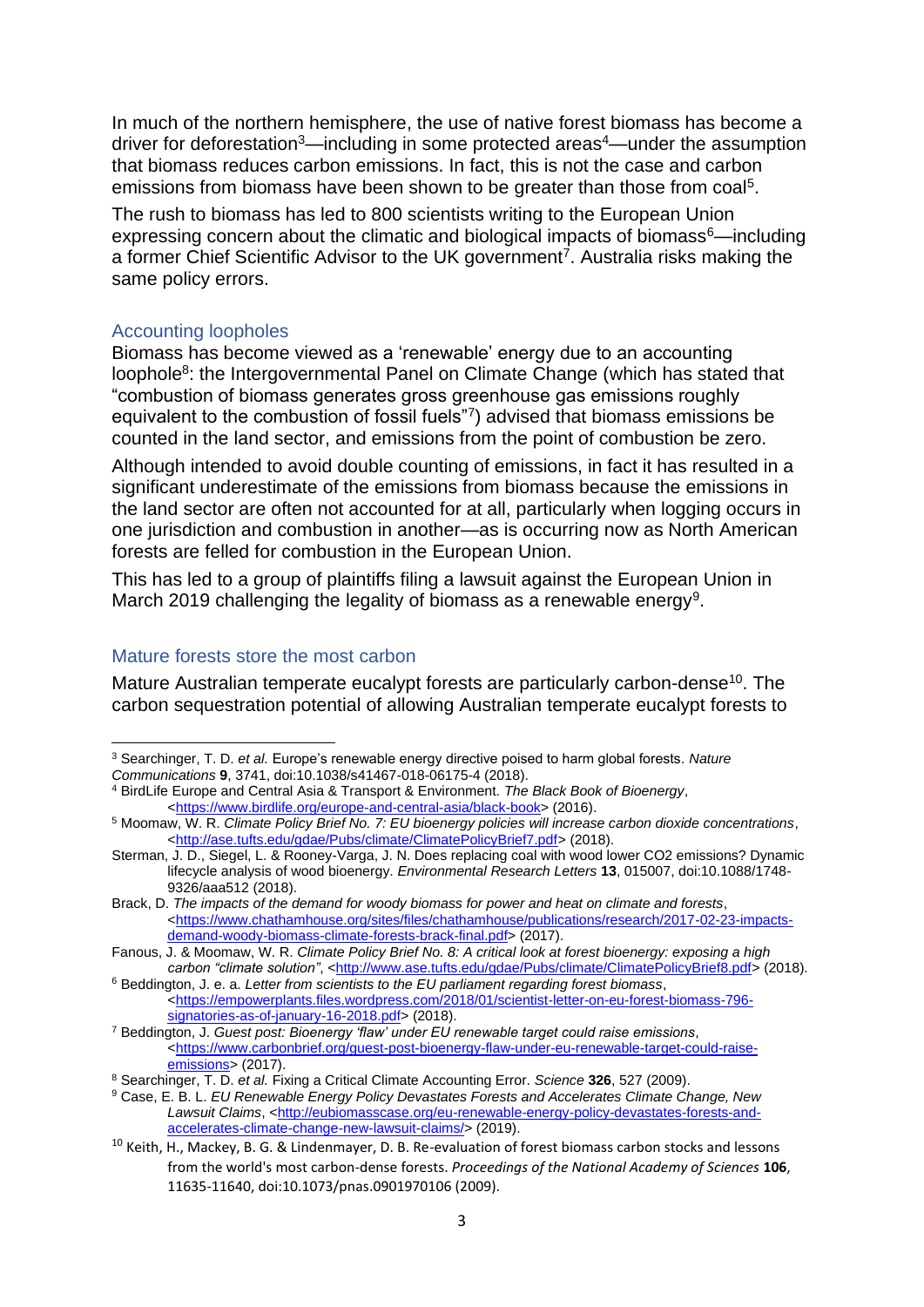reach their maximum storage potential is huge<sup>11</sup>—equivalent of avoiding 136 million tonnes of carbon emissions annually for 100 years<sup>19</sup>. Logging for biomass actually increases carbon emissions rather than reducing them.

#### Pulp logs are not "waste" wood

The woodchipping industry was founded on the myth that it uses "waste" wood. Few things illustrate the absurdity of this better than the fact that an increasing number of logging operations in the Eden Region are yielding 100% pulp logs. While technically illegal, this is legitimised on the basis that the operation is so-called "thinnings."

The key problems with the use of biomass (besides the international accounting loophole) are the definition of 'wood waste' and the time lag over which a new tree can replace one cut for burning.

The claimed renewability of biomass is predicated on the assumption that a new tree replaces one that is logged for electricity, and therefore that, over time, the new tree sequesters a similar amount of carbon to the burnt tree. However, this assumption is flawed on several levels. First, the time lag for a new tree to grow is beyond the time window in which we must undertake rapid decarbonisation.

We cannot afford to burn trees and wait decades for that carbon debt to be repaid. This is exacerbated by the fact that as trees mature their rate of carbon accumulation increases<sup>12</sup>, and large, old trees store disproportionate amounts of carbon<sup>13</sup>. Regrowth trees are much less desirable than mature trees. The Environment Protection Authority's 10- and 15-year reviews of the implementation of the Regional Forest Agreements stated that, on average, just over 20% of logged native forests each year fail to regenerate. In colder areas, such as the escarpment forests, the failure rate is much higher and many logged forests struggle to regenerate at all.

The increased uncertainty surrounding rainfall, drought and fire patterns as a result of global heating increase uncertainty as to the ability of forests to effectively regenerate.

#### Market forces

Between Nowra and the Victorian border (the Southern and Eden Regions), pulplog extraction now accounts for 75% of all trees logged. In the Eden region alone the figure is about 90%. These logs currently feed the Eden chipmill, but could readily become 'residues' suitable for biomass burning should market settings allow.

<sup>11</sup> Roxburgh, S. H., Wood, S. W., Mackey, B. G., Woldendorp, G. & Gibbons, P. Assessing the carbon sequestration potential of managed forests: a case study from temperate Australia. *Journal of Applied Ecology* **43**, 1149-1159, doi:10.1111/j.1365-2664.2006.01221.x (2006).

<sup>12</sup> Stephenson, N. L. *et al.* Rate of tree carbon accumulation increases continuously with tree size. *Nature* **507**, 90, doi:10.1038/nature12914[; https://www.nature.com/articles/nature12914#supplementary](https://www.nature.com/articles/nature12914#supplementary-information)[information](https://www.nature.com/articles/nature12914#supplementary-information) (2014).

<sup>&</sup>lt;sup>13</sup> Dean, C., Fitzgerald, N. B. & Wardell-Johnson, G. W. Pre-logging carbon accounts in old-growth forests, via allometry: An example of mixed-forest in Tasmania, Australia. *Plant Biosystems - An International Journal Dealing with all Aspects of Plant Biology* **146**, 223-236, doi:10.1080/11263504.2011.638332 (2012).